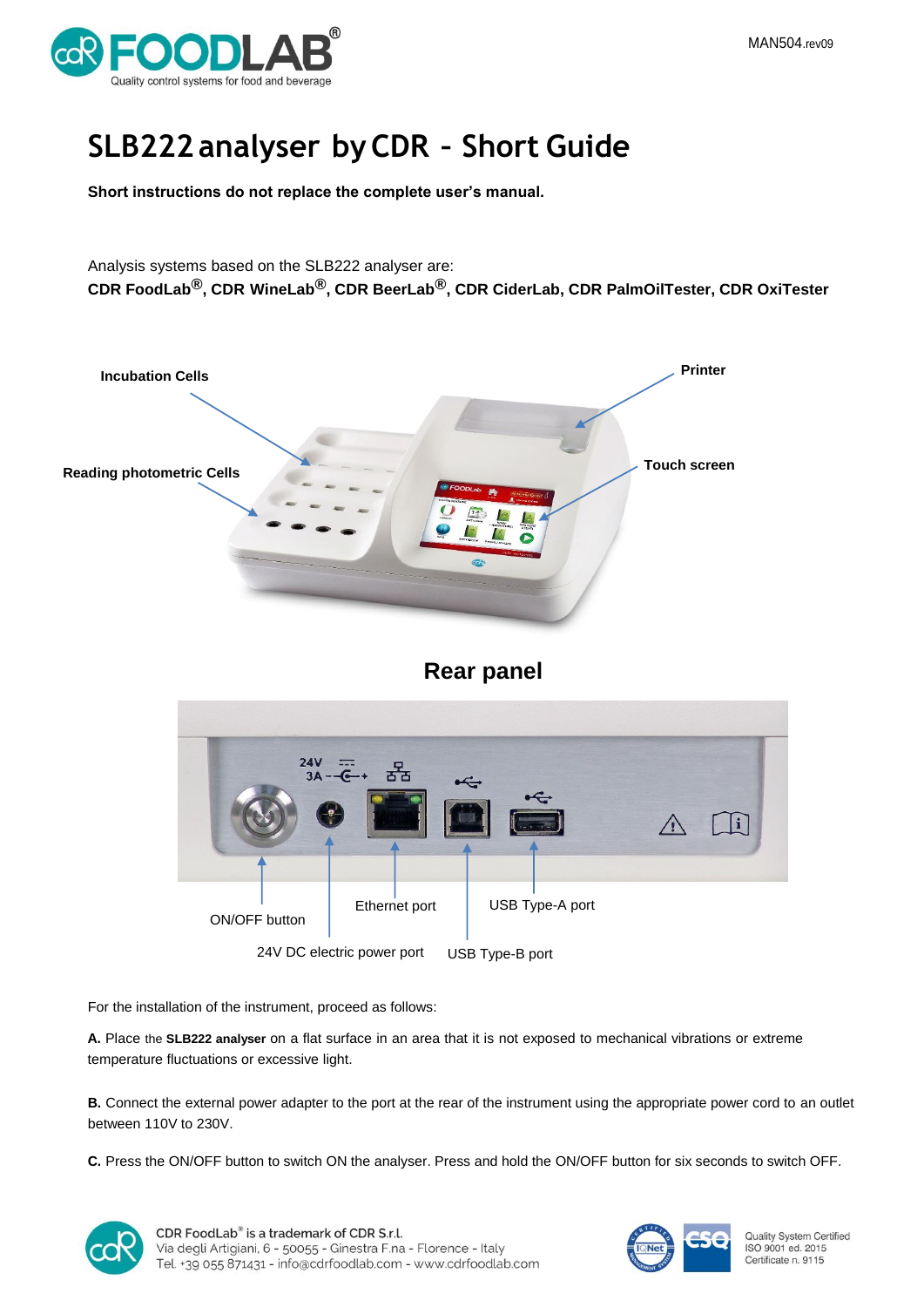

**D.** After powering ON the analyser, the photometer optics will be controlled together with other functional parts and on the screen are shown:



and then



At the end of the heating process, the **Main dialogue** is shown:



The analyser is now ready to be used.





Quality System Certified ISO 9001 ed. 2015<br>Certificate n. 9115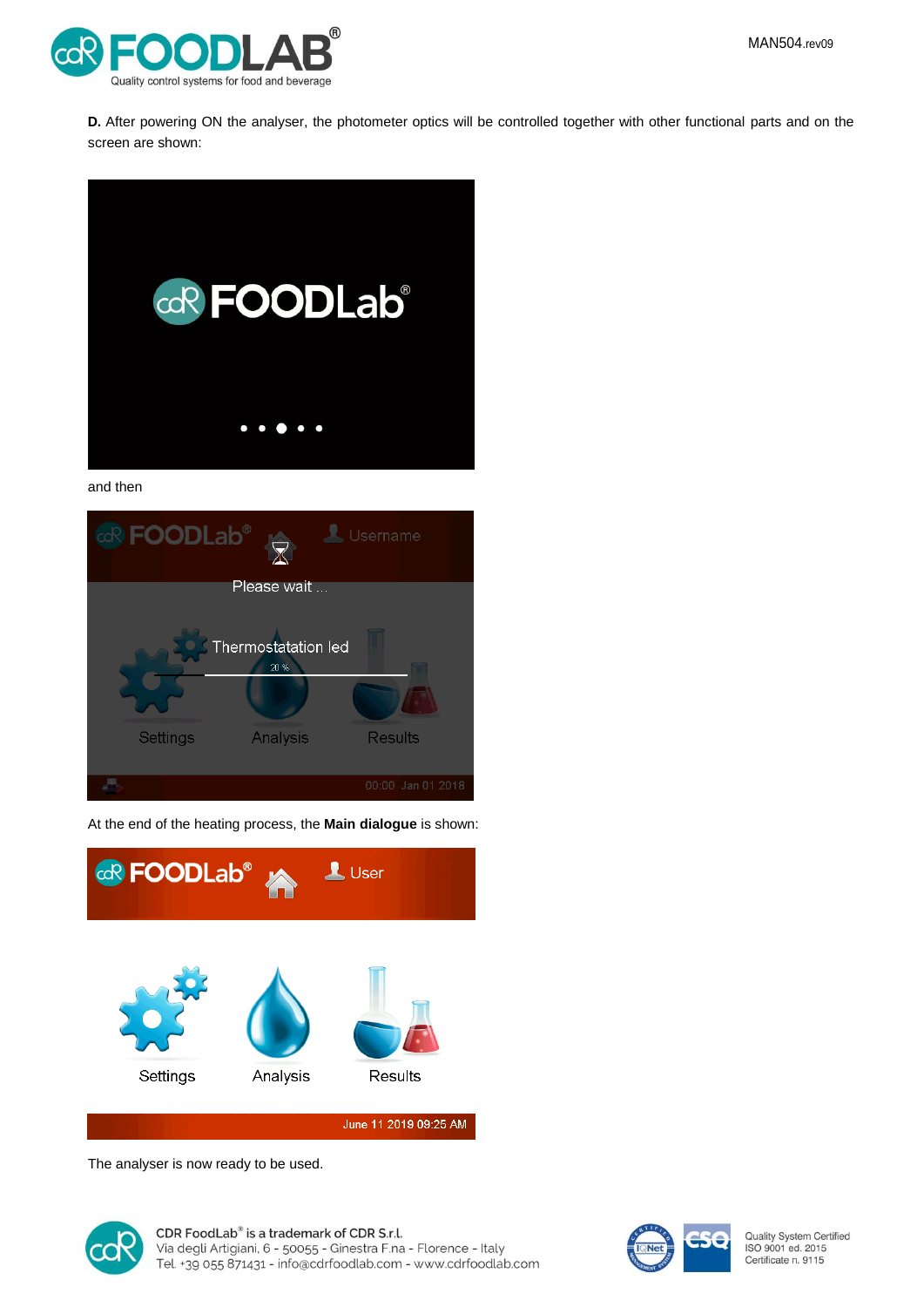

# **How to check if the analyser has the latest software version.**

We suggest to carry out the check after the first switch-on.

- 1. Connect the instrument to your PC via the USB-type B cable
- 2. Find the CDRDRIVE in your PC and open it

| CDRDRIVE (G:)                  |  |  |  |
|--------------------------------|--|--|--|
| 7.93 MB disponibili su 7.94 MB |  |  |  |

3. Double click on the CONNECT link you'll find in the CDRDRIVE and follow the instructions

| $\checkmark$<br>Nome  | Ultima modifica | Tipo             | Dimensione |
|-----------------------|-----------------|------------------|------------|
| $\bullet$ CONNECT.HTM |                 | Firefox HTML Doc | $-3$ KB.   |

4. The resources.cdrfoodlab.com website will open and your analyser will be recognized. If it is suggested on the webpage, update the analyser following the instructions.

| ₹ +39 055 871431 support@cdrfoodlab.com<br><b>Technical support</b>                                                                                                                            | <b>第1</b>                                                                                                                                                                                                                                                                 |
|------------------------------------------------------------------------------------------------------------------------------------------------------------------------------------------------|---------------------------------------------------------------------------------------------------------------------------------------------------------------------------------------------------------------------------------------------------------------------------|
| Quality control systems for food and beverage<br>Please send copy of invoice to get the<br>CDR FoodLab - SN: 9999 - Version:<br><b>HH</b><br>warranty extension to three years<br>10.8         | Welcome: User @   End session: A                                                                                                                                                                                                                                          |
| Software updates<br><b>Dashboard</b><br><b>Analysis / MSDS</b><br>Manuals                                                                                                                      | <b>FAO</b><br><b>CDR Data Manager</b><br>Warranty                                                                                                                                                                                                                         |
| <b>CDR FoodLab</b><br>SN: 9999<br>Version: 10.8<br><b>Registered by: User</b><br>Company: CDR<br>Please send copy of invoice to get the warranty<br>extension to three years                   | <b>Analysis / MSDS</b><br>Find out all the analitical information, the MSDS documents<br>and the packaging codes about the analysis you can perform<br>with your instrument.<br>Go to the analysis section                                                                |
| Software updates<br>To get new features and optimize your analyzer's<br>performances, always keep it up to date with the latest<br>software. Here's how.<br>Go to the software updates section | MSDS - Quick access to the security information<br>Search the security information using the code on the package<br>of your reagents kit<br><b><b>EN FOODLAB</b></b><br>Quality control systems for food and beverage<br>Acidità<br><b>ACIDITY (FFA)</b>                  |
| Manuals<br>Download quick start guides and manuals to discover all the<br>instrument's features. Here you can find all the documents<br>you need.<br>Go to the manuals section                 | 10 TEST MATRICE GRASSA   FAT MATRIX<br>REF 300128<br>LOT 160809<br>09/2017<br>$2 - 8 °C$<br>Metodiche - Schede di sicurezza disponibili su:<br>NO GHS<br>SYMBOL<br>Methods - Material safety data sheet available on:<br>www.resources.cdrfoodlab.com<br><b>Find MSDS</b> |
|                                                                                                                                                                                                | <b>FAQ</b><br>Frequently Asked Questions about your instrument and<br>analysis.<br>Go to the FAO section                                                                                                                                                                  |

COFOODLAB is a division of CDR s.r.l, Via degli Artigiani 6 50055 - Ginestra F.na, Firenze - ITALY Privacy | Company details P.L.C.F, 04170450482 - Company registry: Fi - R.E.A : FI 423250



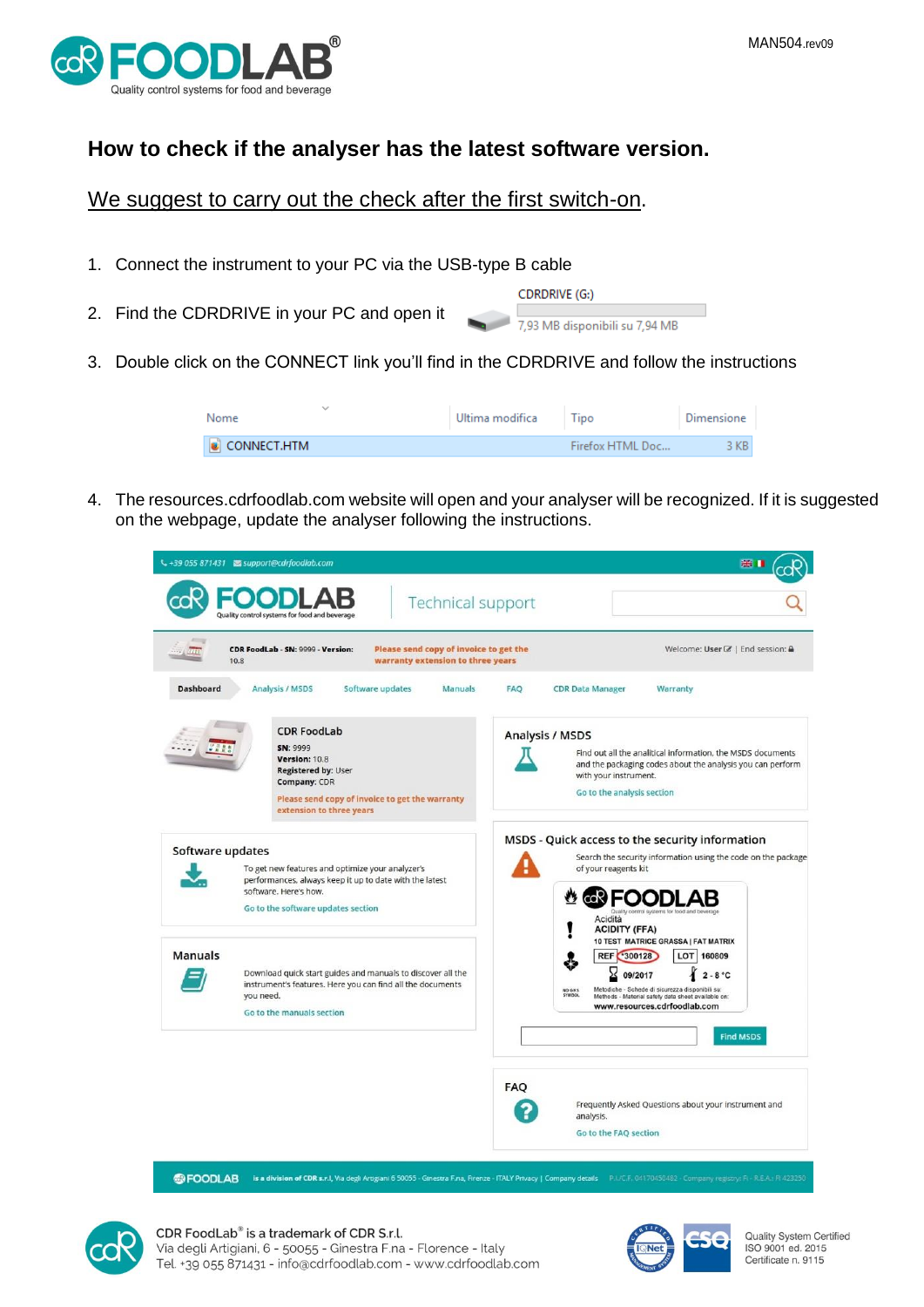

# CDR SLB222 **Installing printing paper**



Pull up the green lever on the printer to release the black roller and insert the paper under the printer roller.





Pull down the green lever to secure the printing roll and turn the green wheel to adjust the paper.



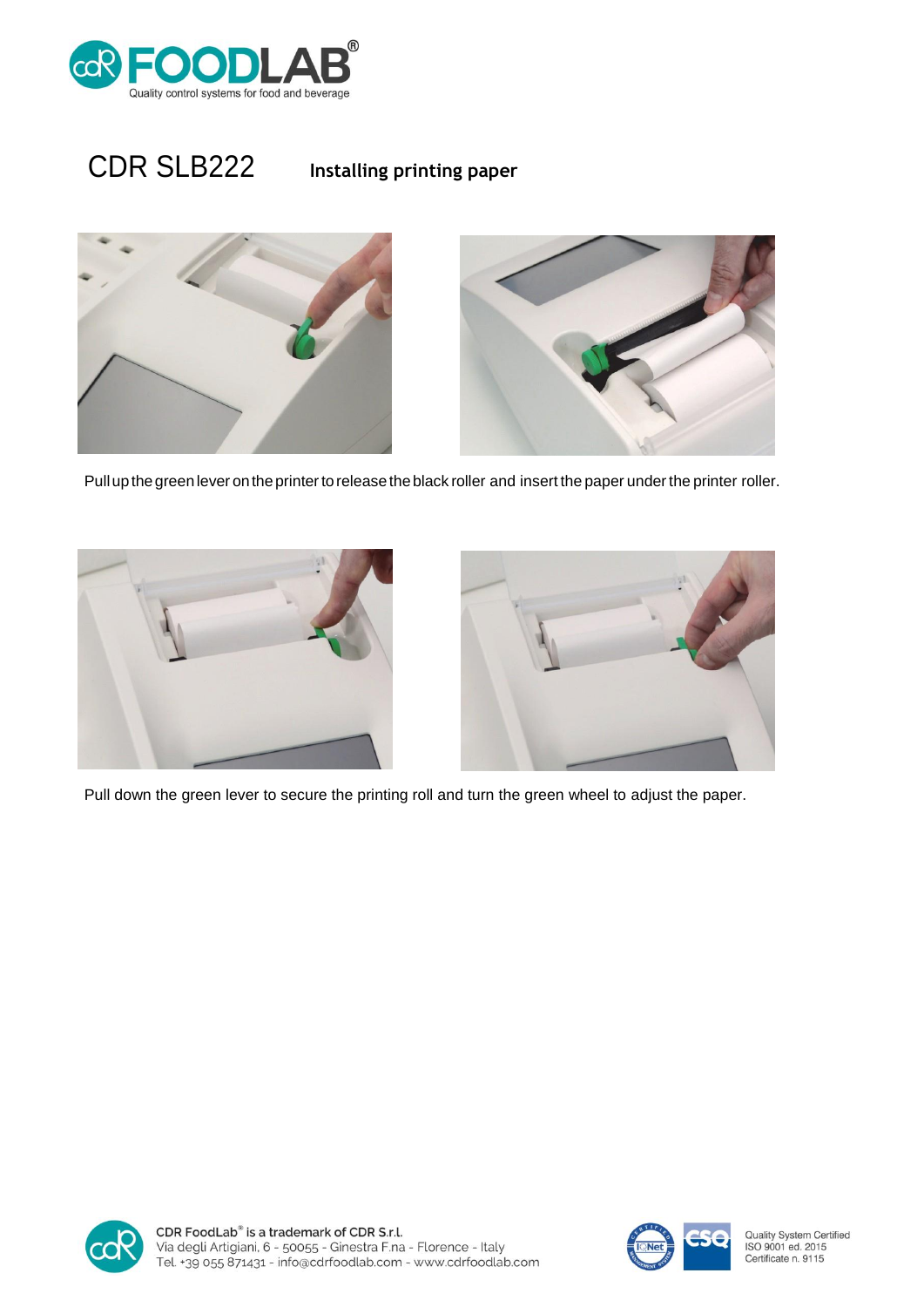

### FOOD TEST PERFORMANCE EQUIPMENT

#### Rev. 1.1 of 18.03.2015



**WARNING!**

Use the device by strictly following the rules and requirements listed below

- Before using the device, all operators should be familiar with the instructions for use that can be downloaded from CDR website.
- Before the first operation, it is recommended that the packaging and the device be visually checked to verify that it has not been damaged during transport. Return the device to the Maintenance department for a functional inspection if damage is reported.
- The device is designed to perform food tests and can be used with cuvettes, code CDR 230012, only.
- The device cannot be used for tests on biological matrices that differ from those described in methods and for which the device has been specifically calibrated during manufacturing.
- The device cannot be used with assay samples that have not been specifically released by CDR.
- The device cannot be used to perform continuous diagnostic tests.
- Do not place reflecting objects inside the wells, nor get close to the well opening with your eyes to avoid exposure to light radiations, which are considered, on a prudential basis, as potentially hazardous to the sight.
- The manufacturer recommends to preserve the original box in the event it is necessary to transport the device and install it in another location. In terms of disposal, cardboard is not regarded hazardous for people, animals or materials. Before disposing of the package, see Directive 94/62/EC on packaging and packaging waste.

### APARATOS PARA LA DETERMINACIÓN DE ANÁLISIS ALIMENTARIOS

Rev. 1.1 del 18\_03\_2015

# **ATENCIÓN!**

Utilizar el aparato respetando las prescripciones elencadas seguidamente

- Antes de utilizar el instrumento es obligatorio leer y comprender los contenidos de las instrucciones para el uso, que se pueden bajar del sito CDR.
- Antes de la puesta en servicio efectuar un control visual del embalaje y del aparato para verificar que no haya abolladuras debidas a golpes; en caso contrario enviar el aparato al Servicio Manutención para el control funcional.
- El instrumento efectúa la determinación de análisis alimentarios, utilizando exclusivamente las cubetas patentadas, código CDR 230012.
- El instrumento no puede ser empleado para test con matrices biológicas diferentes de las indicadas en las metodologías, para las cuales el instrumento se calibra en fase de construcción.
- El instrumento no puede ser empleado con ensayos diagnósticos no otorgados por CDR.
- El instrumento no trabaja con test diagnósticos en flujo.
- No introducir objetos reflectantes en el interior de los hoyos de la celda de lectura, ni acercar los ojos a la abertura del hoyo para evitar la exposición a radiaciones luminosas consideradas, por prudencia, potencialmente dañinas para el aparato visual.
- Se aconseja conservar la caja en caso de transportes futuros luego de la primera instalación. En caso contrario, el embalaje de cartón no presenta, a los efectos de la eliminación, particulares aspectos de peligro para las personas, animales o materiales: antes de eliminarlo consultar la Directiva 94/62/CE del Consejo sobre los embalajes y sobre los desechos de embalaje.

#### APPAREILS POUR LA DÉTERMINATION D'ANALYSES ALIMENTAIRES

Rév. 1.1 du 18\_03\_2015



### **ATTENTION !**

Utiliser l'appareil en respectant les prescriptions ci-dessous mentionnées

- Avant d'utiliser l'instrument, il est obligatoire d'avoir lu et compris les instructions du mode d'emploi, qu'il est possible de télécharger sur le site CDR.
- Avant toute mise en service, effectuer un contrôle visuel de l'emballage et de l'appareil pour vérifierl'absence de bosselures dérivant de chocs; en présence de traces, adresser l'appareil au Service Maintenance qui en effectuera un contrôle fonctionnel.
- L'instrument effectue la détermination d'analyses alimentaires en utilisant exclusivement des cuvettes brevetées, code CDR 230012.
- L'instrument ne peut être utilisé pour effectuer des tests sur des matrices biologiques différentes de celles indiquées dans les méthodes, pour lesquelles l'instrument est spécifiquement étalonné en phase de fabrication.
- L'instrument ne peut être utilisé avec des échantillons n'étant pas fournis par CDR.
- L'instrument ne travaille pas avec des tests diagnostiques en flux.
- Ne pas introduire d'objets réfléchissants à l'intérieur des puits de lecture et ne pas approcher les yeux de l'ouverture du puits afin d'éviter toute exposition à des radiations lumineuses considérées, par prudence, potentiellement dangereuses pour l'appareil visuel.
- Il est conseillé de conserver la boîte pour tout éventuel autre transport suivant la première installation. Toutefois, en cas d'élimination, l'emballage de carton ne présente aucun danger pour les personnes, animaux ou matériels : avant d'effectuer les opérations d'élimination, consulter la Directive 94/62/CE du Conseil sur les emballages et sur les déchets dérivant d'emballages.

GERÄTE FÜR BESTIMMUNGEN IM RAHMEN VON LEBENSMITTELANALYSEN

Rev. 1.1 vom 18\_03\_2015



**ACHTUNG!**

Bei der Verwendung des Geräts die nachstehenden Vorschriften beachten

- Vor Verwendung des Geräts ist es unbedingt erforderlich, dass die von der CDR-Website herunterzuladende Bedienungsanleitung gelesen und verstandenwird.
- Vor der Inbetriebnahme Verpackung und Gerät einer Sichtprüfung unterziehen, um sicherzustellen, dass keine auf Stöße oder Schläge zurückführbare Beschädigungen vorliegen; sollten solche Schäden erfasst werden, das Gerät zwecks Durchführung einer Funktionspürfung an den Wartungsservice senden.
- Das Gerät führt Bestimmungen für Lebensmittelanalysen durch, wobei ausschließlich die patentierten Küvetten, Code CDR 230012, verwendet werden.
- Das Gerät darf nur für Tests an biologischen Matrizen eingesetzt werden, die denjenigen entsprechen, die in den Verfahrensvorschriften angegeben sind, denn das Instrument wird bei der Fertigung ausdrücklich für diese justiert.
- Das Gerät darf nicht mit Diagnoseproben verwendet werden, die nicht von CDR freigegeben wurden.
- Das Gerät arbeitet nicht mit kontinuierlichen diagnostischenTests.
- Keine reflektierenden Objekte in die Mess-Schächte einbringen und die Augen von der Schachtöffnung fernhalten, um die Exposition mit einer Lichtstrahlung zu vermeiden, die aus Gründen der Vorsicht als potenziell gefährlich für den Sehapparat betrachtet wird.
- Den Karton für spätere Versanderfordernisse im Anschluss an die Erstinstallation vorsorglich aufbewahren. Im Fall der Nichtverwahrung birgt die Kartonverpackung entsorgungstechnisch keine besonderen Gefahrenaspekte für Menschen, Tiere oder Materialien: Vor der Entsorgung die Richtlinie 94/62/EG des Rates über Verpackungen und Verpackungsabfälle einsehen.